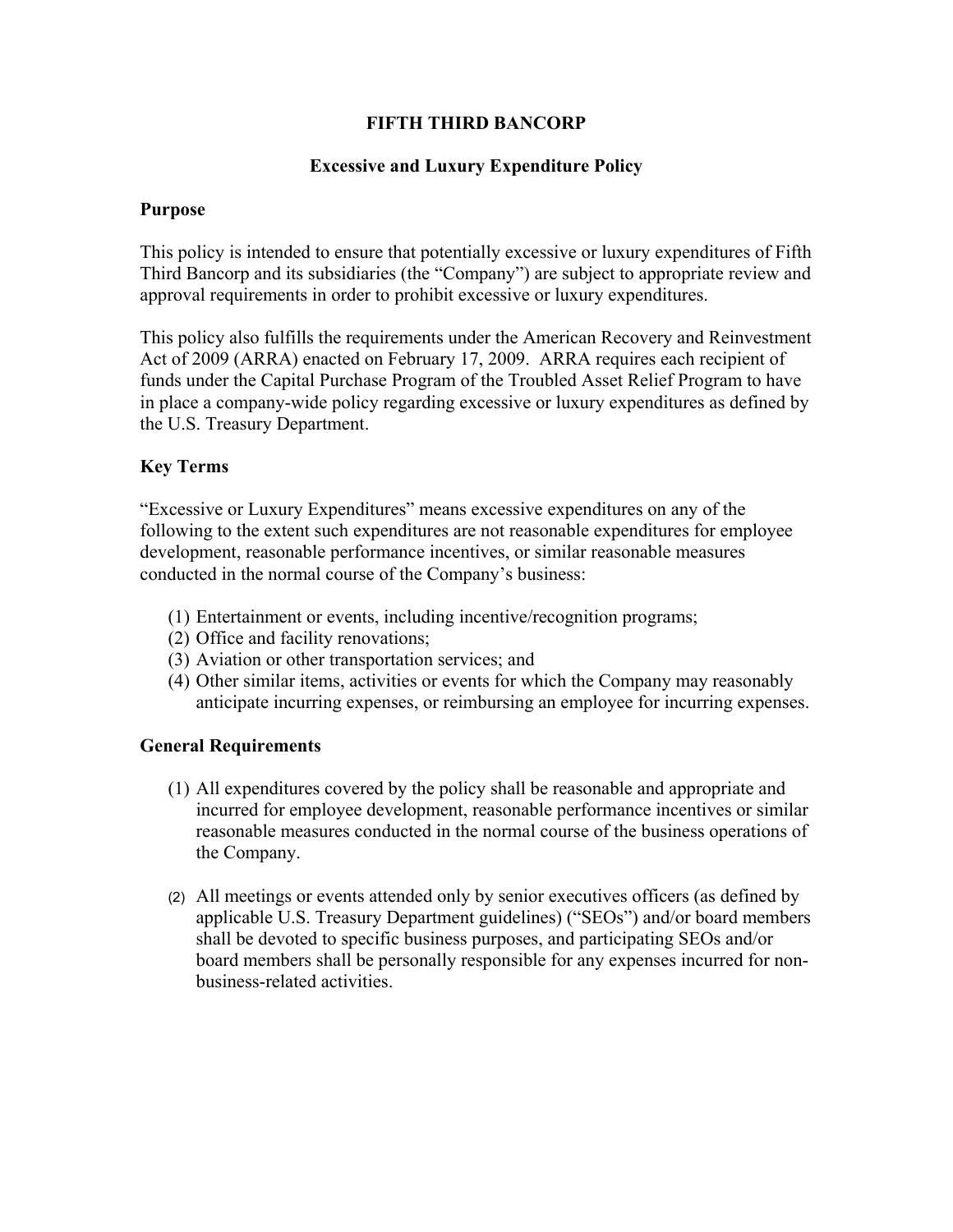# **Prohibited Expenditures**

All proposed expenditures that may be Excessive or Luxury Expenditures ("Proposed Expenditures") must serve one or more legitimate business purposes otherwise such expenditure is prohibited.

# **Expenditures Requiring Prior Approval**:

- (1) Each Proposed Expenditure must be submitted to the Conflicts Committee for approval.
- (2) Any Proposed Expenditure over \$10,000 also must be approved by the Compensation Committee of the Company's Board of Directors.
- (3) Requests for approval under this policy should include: (i) a detailed business case which includes both qualitative and quantitative evidence to support the business objective; (ii) a detailed cost explanation; and (iii) a description of any alternatives considered.
- (4) All required approvals must be obtained before any funds may be committed or disbursed.
- (5) All Proposed Expenditures remain subject to all other applicable policies of the Company, including, but not limited to, the Appropriations Policy and the Travel & Entertainment Policy.

# **Certifications**

The Company's Principal Executive Officer and Principal Financial Officer (as such terms are defined in the applicable U.S. Treasury Department Guidelines) shall certify, on an annual basis, that the approvals required under this policy have been obtained for each such Proposed Expenditure.

# **Violations of the Policy**

All employees have a duty to adhere to this Excessive and Luxury Expenditure Policy and all other existing Company policies and to report to the Company any suspected violations of the policy. Any violation of this policy should be reported by calling the Company's EthicsLine at 1-877-FOR-5353 (1-877-367-5353). All reports will be dealt with anonymously and confidentially.

# **Compliance**

Compliance with the policy will be monitored by the Company's Internal Audit division. The Company will investigate any matter so reported and, upon a determination by Internal Audit that a violation has occurred, will take appropriate disciplinary and corrective action, up to and including termination. The Company forbids retaliation